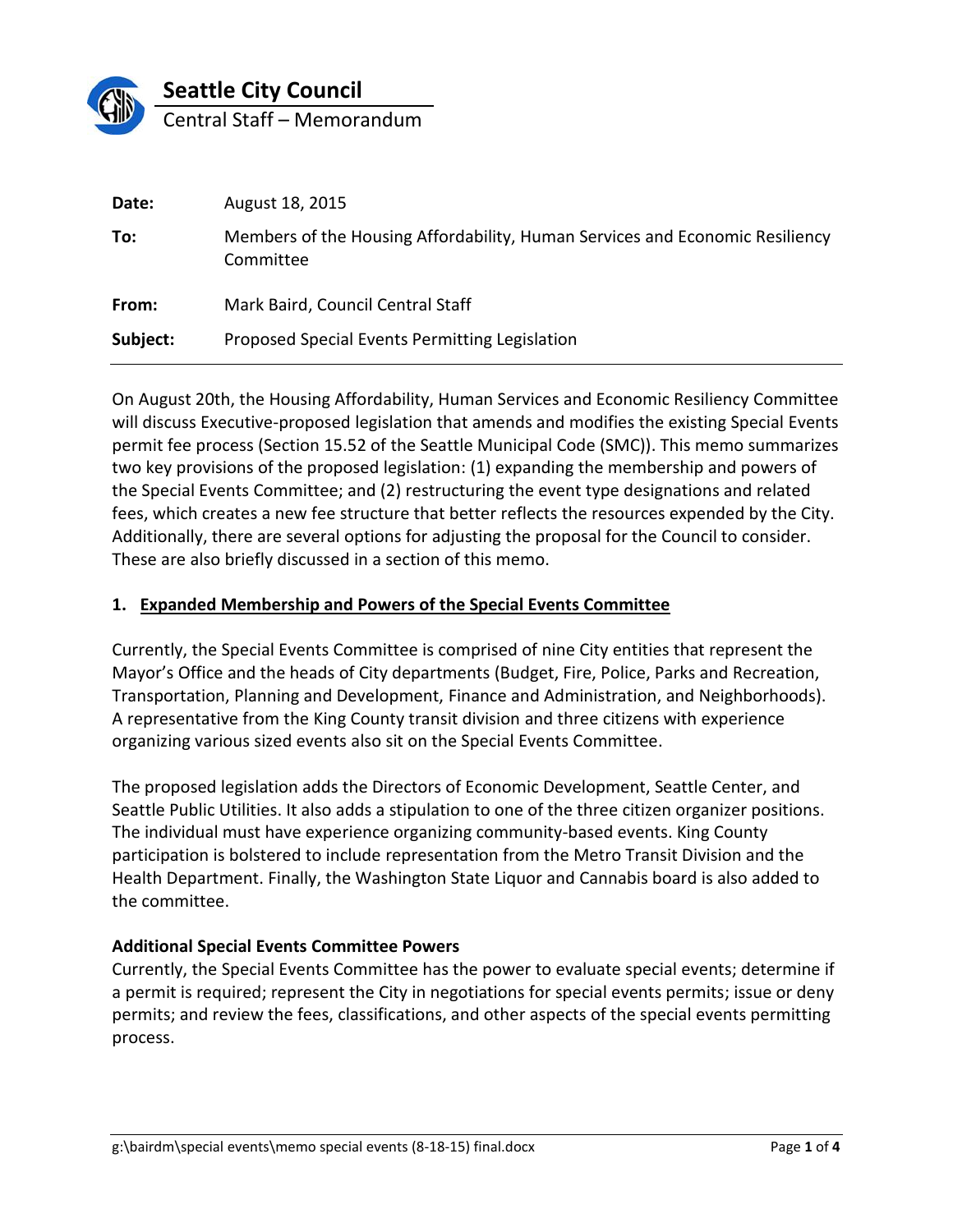The proposed legislation gives the Special Events Committee several additional powers. It would allow the committee to calculate special events fees; negotiate and finalize agreements with organizers of citywide events concerning services, resources, fees, and safety and security; and determine and require (based on the type, size, location, time, and scope of event) the organizer's notification and outreach requirements to adjacent area. It would also charge the committee with updating special events fee components.

# **2. Restructuring Type of Special Events and Associated Fees**

Currently, the Seattle Special Events Permit Fee Schedule is based on anticipated attendance. There are six categories comprised of wide ranges of anticipated participants for either a parade or sporting events (that also add a \$0.50 per entrant for sporting events) or a day event. Event organizers pay the permit fee that corresponds with the anticipated number of participants – regardless of the requirements for City services (e.g., closed street, blocked intersections, and need for police officers).

The proposed legislation reflects a fee for use philosophy that better reflects the time and resources expended by the City to permit and support the various special events. It also takes into account the impact of special events on traffic, neighborhoods, and other public places. Table 1, below, shows the new event types and the corresponding fees associated with them.

| <b>Event Type</b>  | <b>Brief Description</b>     | <b>Application</b><br>$\text{Fe}^1$ | <b>Administration</b><br>Fe <sup>2</sup>    | <b>Police</b><br>Depart. Fee <sup>3</sup> |
|--------------------|------------------------------|-------------------------------------|---------------------------------------------|-------------------------------------------|
| Community          | Free and open to the         | <b>Yes</b>                          | <b>Yes</b>                                  | <b>No</b>                                 |
| Parade             | public                       |                                     |                                             |                                           |
| <b>Commercial</b>  | Controlled-entry and/or      | <b>Yes</b>                          | Yes                                         | <b>Yes</b>                                |
| <b>Athletic</b>    | commercial promotion         |                                     |                                             |                                           |
| <b>Free Speech</b> | Solely activities protected  | <b>Yes</b>                          | <b>No</b>                                   | <b>No</b>                                 |
|                    | by 1 <sup>st</sup> Amendment |                                     |                                             |                                           |
| <b>Mixed Free</b>  | Free speech and other        | <b>Yes</b>                          | Lower of: Admin. Fee or actual<br>City cost |                                           |
| Speech             | activities                   |                                     |                                             |                                           |
| Citywide           | Large events viewable        | <b>Yes</b>                          | Yes, but requires custom fee                |                                           |
|                    | outside event boundaries     |                                     |                                             |                                           |

**Table 1: Proposed Special Events Fee Structure**

<sup>1</sup>Application fee is \$75 and due with application.

 $^2$ Administration fee amount varies based on size and scale of event. The fee calculation worksheet is attached to this memo.

 $3$ Police Department fee is an upfront fee to recover the cost of police officers for traffic control and safety and security services in the event footprint. The cost per hour per officer amount is \$67. The fee is calculated by multiplying the number of officers by the number of hours and the fee amount.

### **Phase-in Schedule**

The proposed legislation offers a phase-in schedule for police department fees. In 2016, if the same event took place in 2015, the police department fees would be calculated in full but the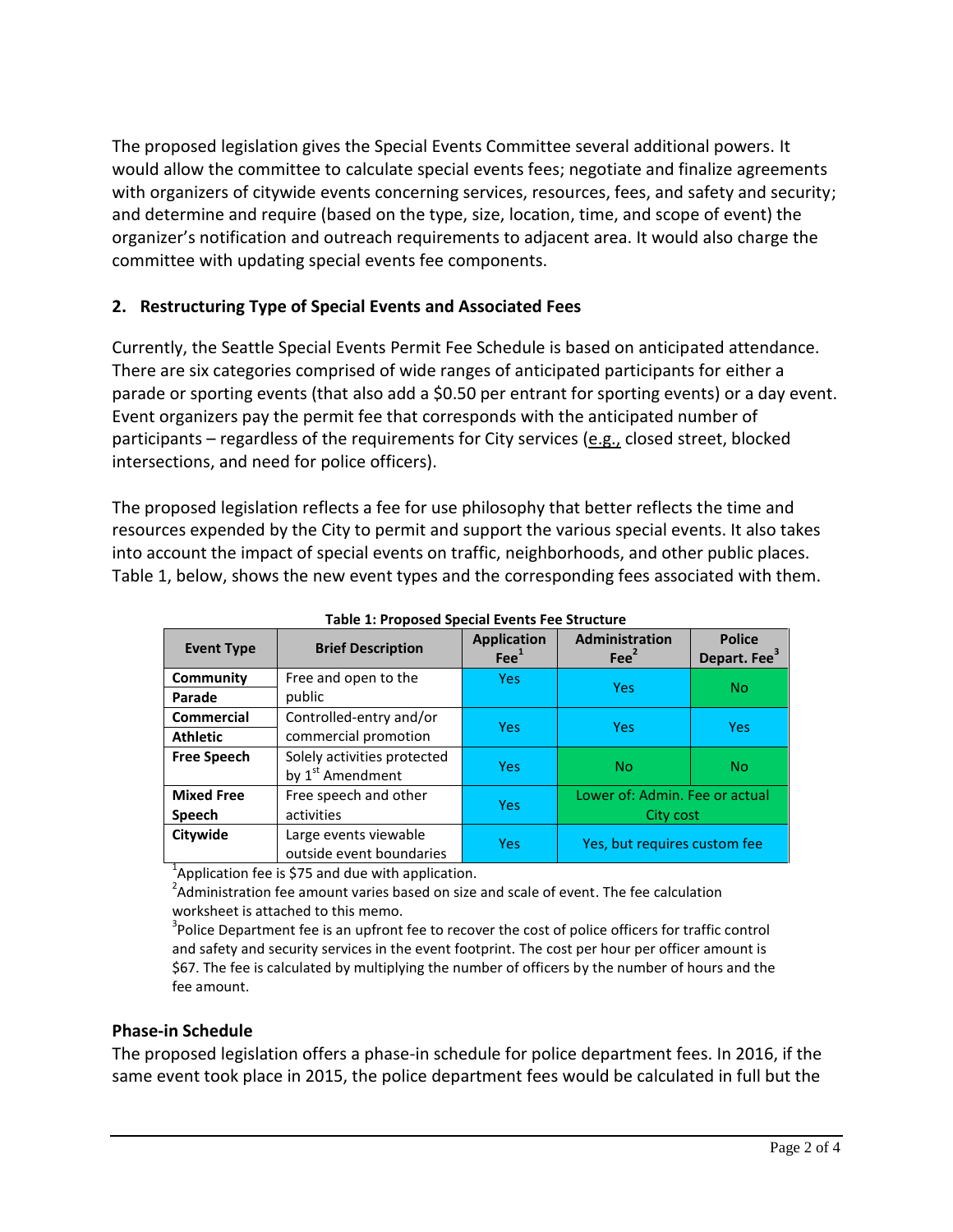event organizer would pay 50% of the full amount. All other event organizers would pay the full police officer fee. In 2017, all events would pay the full police department fee.

# **3. Options for Council Consideration**

Event organizers and the Committee Chair voiced some interest in looking at several options for amending the proposed legislation. These options center on ways of providing some relief from rising permit fees – largely due to Police Department fees – for a greater period of time, collecting organizer input, and instilling faith in the proposed fee structure. The Council could:

> 1) Add an additional year to the phase-in of the new Special Events Fee Structure. Currently, the proposal offers a one year phase-in where event organizers pay 50% of the Police Department costs in 2016 and 100% of these costs in 2017. To provide additional time for event organizers to deal with the change, the Council could add another phase-in year. It might look as follows:

> > 2016 – 50% of police department costs; 2017 – 75% of police department costs; and 2018 – 100% of police department costs.

- 2) Adjust the hourly rate for police officers in the fee model. Currently, at \$67 per hour per officer, the cost represents approximately 85% of the true overtime cost for an officer. This hourly rate could be on a phase-in schedule similar to the aforementioned concept related to the percentage of the total Police Department fee. It could also be adjusted to recoup a greater percentage of the actual cost incurred by the City.
- 3) Add an event type for strictly non-profit events that have no commercial interests, are run by volunteers, and donate all proceeds of the events to an entity as a charitable contribution. Organizers of purely non-profit events that raise money for specific charities are concerned about rising fee costs that dilute their fund raising efforts. This would decrease the City's cost recovery for such events.
- 4) Include a year-one stakeholder check-in to allow the Office of Economic Development to hear and consider changes or adjustments to the new fee structure before the phase-in reached the 100% level. Event organizers who are impacted by the change in fee structure are nervous about how it will impact their events. This would provide a built-in platform for them to discuss any issues related to the new structure.
- 5) Ask the City Auditor to review the SPD special events staffing process. Recognizing that the SPD staffing component comprises 80%-90% of the special events fee, the Council could have this process audited. This could instill